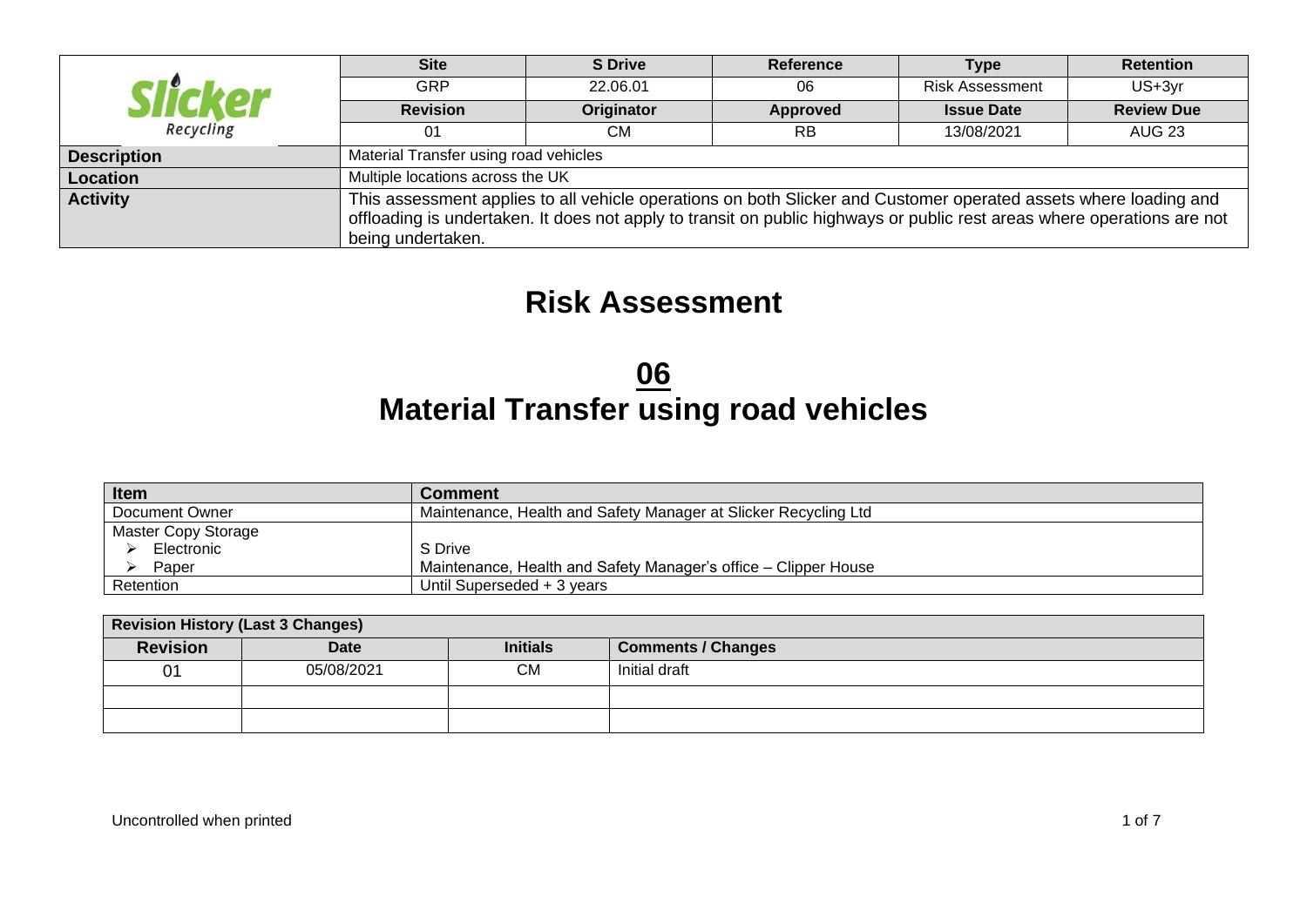|                    | <b>Site</b>                                                                                                             | <b>S</b> Drive                        | <b>Reference</b>                                                                                                 | <b>Type</b>            | <b>Retention</b>  |  |  |  |  |  |  |  |
|--------------------|-------------------------------------------------------------------------------------------------------------------------|---------------------------------------|------------------------------------------------------------------------------------------------------------------|------------------------|-------------------|--|--|--|--|--|--|--|
|                    | GRP                                                                                                                     | 22.06.01                              | 06                                                                                                               | <b>Risk Assessment</b> | US+3yr            |  |  |  |  |  |  |  |
|                    | <b>Revision</b>                                                                                                         | Originator                            | Approved                                                                                                         | <b>Issue Date</b>      | <b>Review Due</b> |  |  |  |  |  |  |  |
| Recycling          | 01                                                                                                                      | CМ                                    | <b>RB</b>                                                                                                        | 13/08/2021             | AUG 23            |  |  |  |  |  |  |  |
| <b>Description</b> |                                                                                                                         | Material Transfer using road vehicles |                                                                                                                  |                        |                   |  |  |  |  |  |  |  |
| Location           | Multiple locations across the UK                                                                                        |                                       |                                                                                                                  |                        |                   |  |  |  |  |  |  |  |
| <b>Activity</b>    |                                                                                                                         |                                       | This assessment applies to all vehicle operations on both Slicker and Customer operated assets where loading and |                        |                   |  |  |  |  |  |  |  |
|                    | offloading is undertaken. It does not apply to transit on public highways or public rest areas where operations are not |                                       |                                                                                                                  |                        |                   |  |  |  |  |  |  |  |
|                    | being undertaken.                                                                                                       |                                       |                                                                                                                  |                        |                   |  |  |  |  |  |  |  |

| <b>Activity</b>                                                     | <b>Hazards</b>                                 | <b>Initial Risk</b> |   |    | <b>Control measures applied</b>                                                                                                                                                                                                                                                                                                                                                                                                                                                                                                                                                               | <b>Residual Risk</b> |   |   |
|---------------------------------------------------------------------|------------------------------------------------|---------------------|---|----|-----------------------------------------------------------------------------------------------------------------------------------------------------------------------------------------------------------------------------------------------------------------------------------------------------------------------------------------------------------------------------------------------------------------------------------------------------------------------------------------------------------------------------------------------------------------------------------------------|----------------------|---|---|
|                                                                     |                                                |                     | S | R  |                                                                                                                                                                                                                                                                                                                                                                                                                                                                                                                                                                                               |                      | S | R |
| Working at an unfamiliar location.                                  | Lack of knowledge of layout and<br>processes.  | 3                   | 3 | 9  | Staff to complete necessary induction procedures relating<br>to the location.<br>Staff to determine an onsite point of contact.<br>All issues found are to be raised with the onsite point of<br>contact.<br>Staff to strictly adhere to all site safety signage and rules<br>both verbal and written.                                                                                                                                                                                                                                                                                        |                      | 3 | 3 |
| Working at unmanned sites with<br>no onsite contact or supervision. | Lone working.                                  | $\overline{2}$      | 4 | 8  | Instruction to be issued to staff as to the requirements of<br>the visit prior to attendance.<br>Appropriate level of supervision given based on the<br>employee's level of experience, competence, and<br>capability.<br>Individual factors are to be assessed on a case-by-case<br>basis such as underlying medical conditions and previous<br>incident records.                                                                                                                                                                                                                            |                      | 4 | 4 |
| Vehicle Movements.                                                  | Collision with people, plant, or<br>equipment. | 4                   | 4 | 16 | High visibility clothing to be worn by staff.<br>Reversing to be minimised whenever possible.<br>When reversing is required a banksman should be used<br>when available.<br>HGV driver licenses are checked periodically to ensure<br>they are still safe to operate the vehicle.<br>HGVs are serviced, safety inspected, and MOT tested as<br>required by law and the company's operator's license.<br>Drivers' hours are monitored and analysed as per the<br>working time directive.<br>Daily vehicle checks are undertaken by drivers and<br>defects recorded in the vehicle defect book. |                      | 4 | 4 |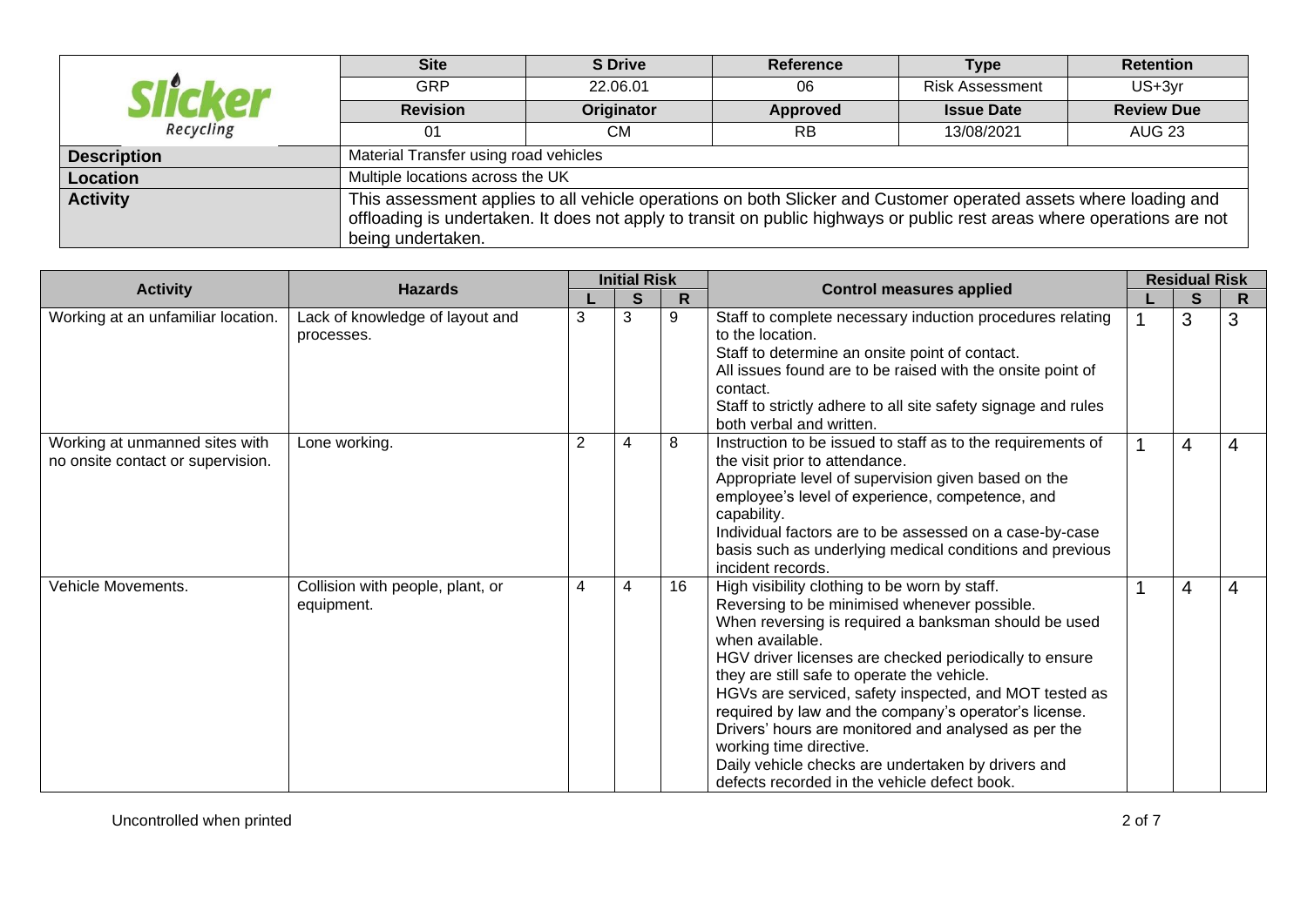|                      | <b>Site</b>                           | <b>S</b> Drive | <b>Reference</b>                                                                                                        | <b>Type</b>            | <b>Retention</b>  |  |  |  |  |  |
|----------------------|---------------------------------------|----------------|-------------------------------------------------------------------------------------------------------------------------|------------------------|-------------------|--|--|--|--|--|
| <i><b>Hicker</b></i> | <b>GRP</b>                            | 22.06.01       | 06                                                                                                                      | <b>Risk Assessment</b> | US+3yr            |  |  |  |  |  |
|                      | <b>Revision</b>                       | Originator     | <b>Approved</b>                                                                                                         | <b>Issue Date</b>      | <b>Review Due</b> |  |  |  |  |  |
| Recycling            | 01                                    | CМ             | <b>RB</b>                                                                                                               | 13/08/2021             | AUG 23            |  |  |  |  |  |
| <b>Description</b>   | Material Transfer using road vehicles |                |                                                                                                                         |                        |                   |  |  |  |  |  |
| <b>Location</b>      | Multiple locations across the UK      |                |                                                                                                                         |                        |                   |  |  |  |  |  |
| <b>Activity</b>      |                                       |                | This assessment applies to all vehicle operations on both Slicker and Customer operated assets where loading and        |                        |                   |  |  |  |  |  |
|                      |                                       |                | offloading is undertaken. It does not apply to transit on public highways or public rest areas where operations are not |                        |                   |  |  |  |  |  |
|                      | being undertaken.                     |                |                                                                                                                         |                        |                   |  |  |  |  |  |

| Accessing and working from a<br>tanker top, trailer bed or other<br>location at height. | Falls from height.           |   | 4 | 16 | 3 points of contact to be maintained whilst climbing<br>ladders or gangways.<br>Drivers are prohibited from using ladders belonging to<br>customer sites.<br>Handrails should be raised from ground level when<br>accessing a tanker top. Where this is not possible fixed<br>handrails in a dedicated loading or offloading bay, or<br>portable access gantry may be used.<br>All equipment and tools should be passed up from ground<br>level and not carried to height.<br>Ladders or a tail lift should always be used to access a<br>trailer bed.<br>Barriers or trailer curtains should remain in place for as<br>long as possible to prevent a fall from height.<br>Damage to handrails or other protective devices must be<br>reported immediately.<br>Walkways and ladders are to be kept clear from oil<br>residues and any spillages are to be cleaned immediately.<br>Safety boots should be oil resistant and kept in a good<br>condition. | 4 | 4 |
|-----------------------------------------------------------------------------------------|------------------------------|---|---|----|---------------------------------------------------------------------------------------------------------------------------------------------------------------------------------------------------------------------------------------------------------------------------------------------------------------------------------------------------------------------------------------------------------------------------------------------------------------------------------------------------------------------------------------------------------------------------------------------------------------------------------------------------------------------------------------------------------------------------------------------------------------------------------------------------------------------------------------------------------------------------------------------------------------------------------------------------------|---|---|
| Working near open water whilst<br>loading from or offloading to a<br>vessel or tank.    | Drowning, Falls from height. | 3 | 5 | 15 | Life jackets to be worn as required.<br>Life jackets should be maintained and inspected<br>periodically.<br>Staff to maintain a safe working distance from the water's<br>edge when possible.<br>Additional controls may be added for larger scale<br>operations including multiple personnel and vehicles for<br>an extended period. This is to be reviewed on a case-by-<br>case basis.                                                                                                                                                                                                                                                                                                                                                                                                                                                                                                                                                               | 5 | 5 |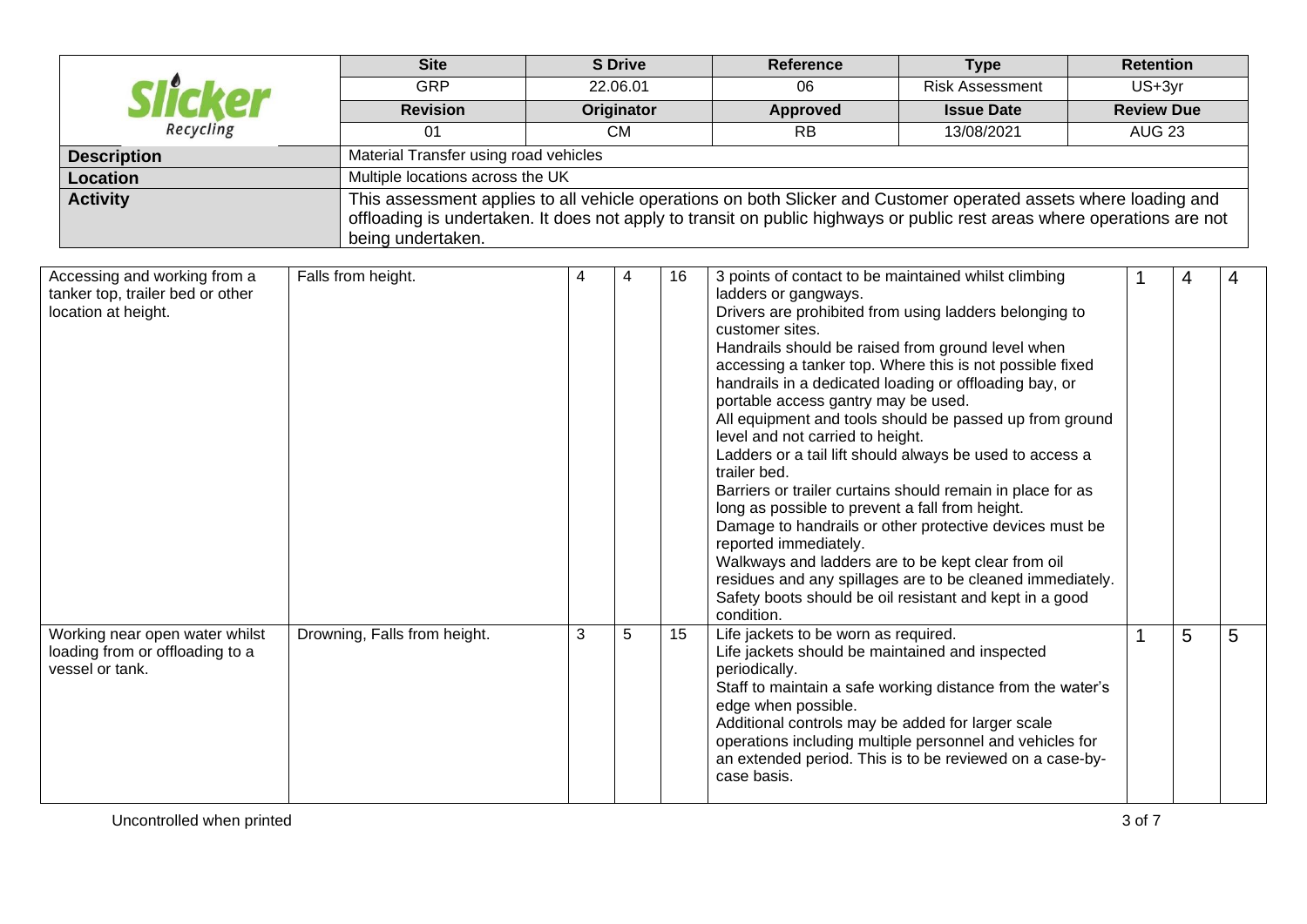|                       | <b>Site</b>                           | <b>S</b> Drive | <b>Reference</b>                                                                                                        | Type                   | <b>Retention</b>  |  |  |  |  |  |  |
|-----------------------|---------------------------------------|----------------|-------------------------------------------------------------------------------------------------------------------------|------------------------|-------------------|--|--|--|--|--|--|
| <i><b>ilicker</b></i> | GRP                                   | 22.06.01       | 06                                                                                                                      | <b>Risk Assessment</b> | US+3yr            |  |  |  |  |  |  |
|                       | <b>Revision</b>                       | Originator     | Approved                                                                                                                | <b>Issue Date</b>      | <b>Review Due</b> |  |  |  |  |  |  |
| Recycling             |                                       | CМ             | <b>RB</b>                                                                                                               | 13/08/2021             | <b>AUG 23</b>     |  |  |  |  |  |  |
| <b>Description</b>    | Material Transfer using road vehicles |                |                                                                                                                         |                        |                   |  |  |  |  |  |  |
| Location              | Multiple locations across the UK      |                |                                                                                                                         |                        |                   |  |  |  |  |  |  |
| <b>Activity</b>       |                                       |                | This assessment applies to all vehicle operations on both Slicker and Customer operated assets where loading and        |                        |                   |  |  |  |  |  |  |
|                       |                                       |                | offloading is undertaken. It does not apply to transit on public highways or public rest areas where operations are not |                        |                   |  |  |  |  |  |  |
|                       | being undertaken.                     |                |                                                                                                                         |                        |                   |  |  |  |  |  |  |

| Use of objects at height.                                                                                      | Dropped objects.                   | 3 | 4              | 12 | All tools and equipment are to be passed or roped up from<br>ground level and not carried up ladders.<br>Adjacent personnel to be made aware of ongoing<br>operations in the area.<br>Objects to be stowed in a secure container to prevent<br>them rolling from height.                                                                                                                                                                                                                                                          |                | 4              |   |
|----------------------------------------------------------------------------------------------------------------|------------------------------------|---|----------------|----|-----------------------------------------------------------------------------------------------------------------------------------------------------------------------------------------------------------------------------------------------------------------------------------------------------------------------------------------------------------------------------------------------------------------------------------------------------------------------------------------------------------------------------------|----------------|----------------|---|
| Handling of transfer hoses, bins,<br>drums, portable pumps, and all<br>other manual handling activities.       | Manual Handling.                   | 5 | 4              | 20 | Mechanical lifting aids are to be utilised wherever<br>possible.<br>Transfer hoses should be cleared and free from oil when<br>manually handling them to reduce the weight.<br>Where possible seek assistance from another to share the<br>load.<br>Equipment is to be clean and appropriate gloves should<br>be worn to increase grip on the load.<br>Vehicle tail lifts should be utilized where available to assist<br>in the lifting or handling of loads.<br>Follow the specific safe system of work for manual<br>handling. | $\overline{2}$ | 4              | 8 |
| Working under overhead dangers<br>such as powerlines, cranes,<br>cargo operations, low roofs, and<br>gantries. | Overhead dangers.                  | 2 | 4              | 8  | Checks for overhead dangers to be undertaken when the<br>vehicle is positioned.<br>Safety Helmet must be worn where there is a risk of head<br>impact.<br>Overhead lifting operations must be suspended whilst<br>operations are ongoing beneath.                                                                                                                                                                                                                                                                                 |                | 4              | 4 |
| Handling of components or<br>equipment such as hoses,<br>flanges, drain covers, man lids,<br>drums, and bins.  | Trapping of extremities and limbs. | 3 | $\overline{2}$ | 6  | Suitable protective gloves to be worn.<br>Hands to be kept clear of pinch points.<br>Assistance to be requested where equipment is unwieldy.<br>Staff training in first aid and accident reporting.                                                                                                                                                                                                                                                                                                                               | $\overline{2}$ | $\overline{2}$ | 4 |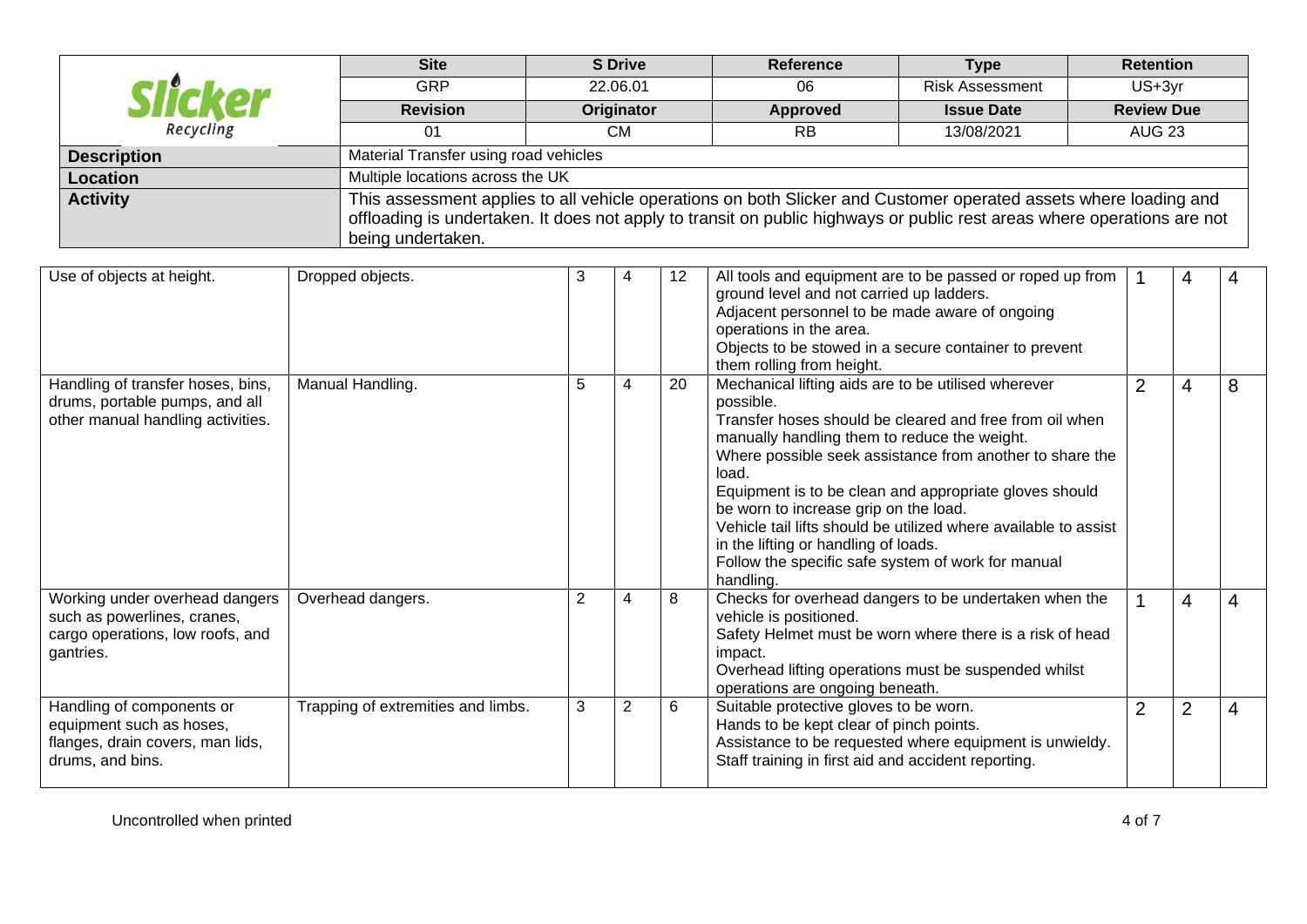|                    | <b>Site</b>                                                                                                             | <b>S</b> Drive | <b>Reference</b>                                                                                                 | Type                   | <b>Retention</b>  |  |  |  |  |  |  |
|--------------------|-------------------------------------------------------------------------------------------------------------------------|----------------|------------------------------------------------------------------------------------------------------------------|------------------------|-------------------|--|--|--|--|--|--|
| licker             | <b>GRP</b>                                                                                                              | 22.06.01       | 06                                                                                                               | <b>Risk Assessment</b> | US+3yr            |  |  |  |  |  |  |
|                    | <b>Revision</b>                                                                                                         | Originator     | Approved                                                                                                         | <b>Issue Date</b>      | <b>Review Due</b> |  |  |  |  |  |  |
| Recycling          | 01                                                                                                                      | CМ             | <b>RB</b>                                                                                                        | 13/08/2021             | <b>AUG 23</b>     |  |  |  |  |  |  |
| <b>Description</b> | Material Transfer using road vehicles                                                                                   |                |                                                                                                                  |                        |                   |  |  |  |  |  |  |
| Location           | Multiple locations across the UK                                                                                        |                |                                                                                                                  |                        |                   |  |  |  |  |  |  |
| <b>Activity</b>    |                                                                                                                         |                | This assessment applies to all vehicle operations on both Slicker and Customer operated assets where loading and |                        |                   |  |  |  |  |  |  |
|                    | offloading is undertaken. It does not apply to transit on public highways or public rest areas where operations are not |                |                                                                                                                  |                        |                   |  |  |  |  |  |  |
|                    | being undertaken.                                                                                                       |                |                                                                                                                  |                        |                   |  |  |  |  |  |  |

| Trailing hoses, oil slicks, poor<br>housekeeping, and poor lighting.                                 | Slips and trips.                                                      |                | 3 | 12 | Hoses to be kept tidy and should be demarcated when<br>this is unachievable.<br>No unauthorised personnel should be allowed within the<br>loading/offloading area.<br>Spillages or oil slicks to be cleaned immediately to prevent<br>slip hazards.<br>Hose connection points to have drip trays beneath where<br>possible.<br>High levels of housekeeping to be maintained ensuring<br>walkways are kept clear from trip/slip hazards.<br>Portable lighting to be utilized as required to ensure<br>adequate vision of walkways and pedestrian routes.                                                                                                                                                                                         | $\overline{2}$ | 3 | 6 |
|------------------------------------------------------------------------------------------------------|-----------------------------------------------------------------------|----------------|---|----|-------------------------------------------------------------------------------------------------------------------------------------------------------------------------------------------------------------------------------------------------------------------------------------------------------------------------------------------------------------------------------------------------------------------------------------------------------------------------------------------------------------------------------------------------------------------------------------------------------------------------------------------------------------------------------------------------------------------------------------------------|----------------|---|---|
| Release of flammable material /<br>misting of non-flammable<br>material causing a flammable<br>mist. | Fire and Explosion<br>Personal Injury<br>Environmental contamination. | $\overline{2}$ | 5 | 10 | No ignition sources allowed within transfer areas when<br>there is a risk of a flammable release or mist.<br>Emergency plan to be made available to and understood<br>by all staff.<br>Drivers and operators to continuously monitor for leaks<br>during loading and offloading.<br>Filters to be checked for blockage to ensure operating<br>pressures are kept as low as possible.<br>Flexible hoses to be checked and inspected on a periodic<br>basis.<br>Vacuum tankers to be checked during discharge for<br>pressurised leaks.<br>Regular inspection of hoses, manifold, and connection<br>points where appropriate.<br>All adjustments for connections made when hose is de-<br>pressurised.<br>Earthing straps to be used as required. |                | 5 | 5 |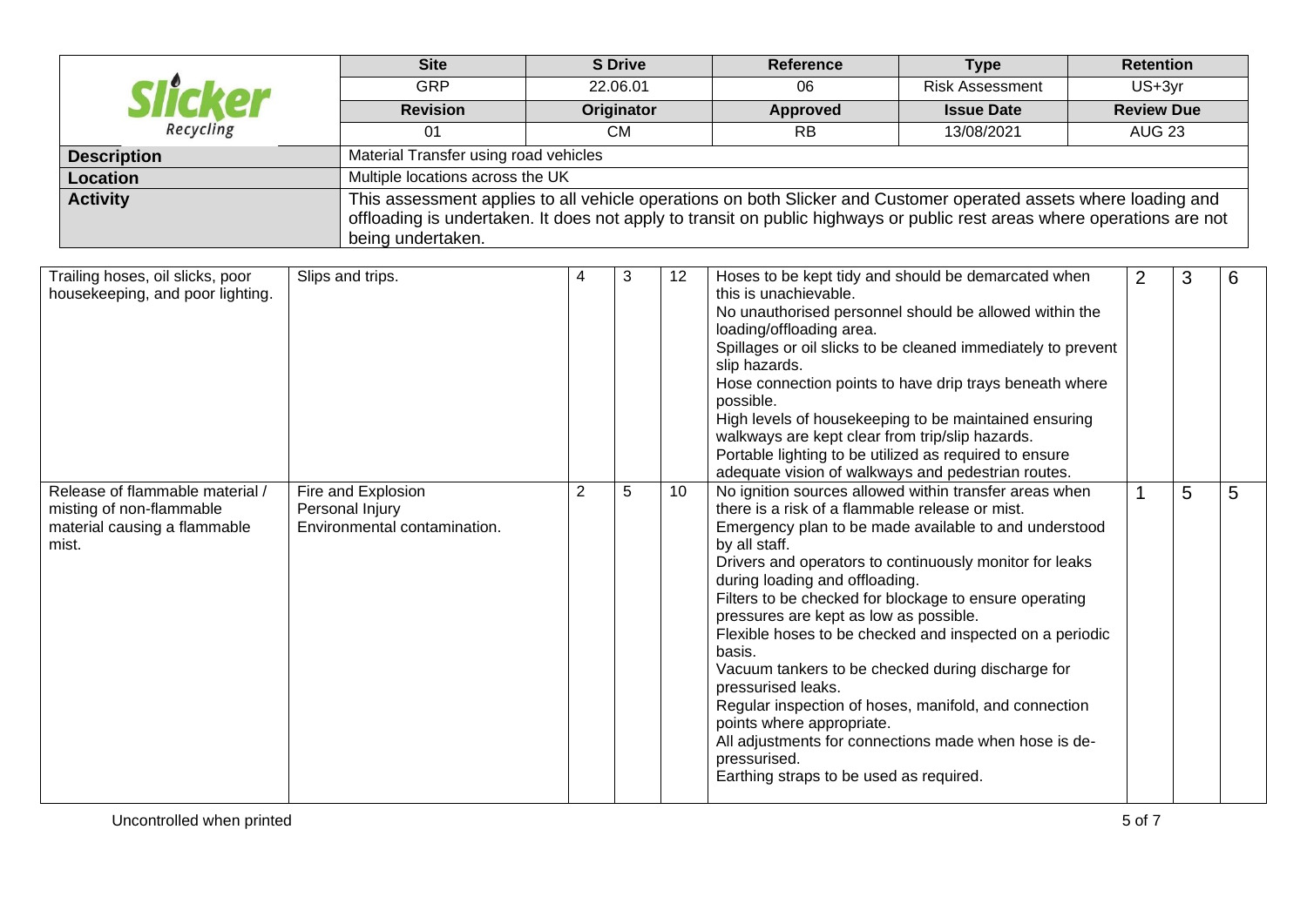|                                                                                                                                                                                             | <b>Site</b>                                                                                                                                                                                                                                                      |                | <b>S</b> Drive |    | <b>Reference</b>                                                                                                                                                                                                                                                                                                                                                                                                                                                                                                                                                                                                                                                                                                                                                                                                                                                                                                                                                                                                                                                                                                                                                                      | <b>Type</b>            |                   | <b>Retention</b> |               |   |  |
|---------------------------------------------------------------------------------------------------------------------------------------------------------------------------------------------|------------------------------------------------------------------------------------------------------------------------------------------------------------------------------------------------------------------------------------------------------------------|----------------|----------------|----|---------------------------------------------------------------------------------------------------------------------------------------------------------------------------------------------------------------------------------------------------------------------------------------------------------------------------------------------------------------------------------------------------------------------------------------------------------------------------------------------------------------------------------------------------------------------------------------------------------------------------------------------------------------------------------------------------------------------------------------------------------------------------------------------------------------------------------------------------------------------------------------------------------------------------------------------------------------------------------------------------------------------------------------------------------------------------------------------------------------------------------------------------------------------------------------|------------------------|-------------------|------------------|---------------|---|--|
|                                                                                                                                                                                             | <b>GRP</b>                                                                                                                                                                                                                                                       |                | 22.06.01       |    | $\overline{06}$                                                                                                                                                                                                                                                                                                                                                                                                                                                                                                                                                                                                                                                                                                                                                                                                                                                                                                                                                                                                                                                                                                                                                                       | <b>Risk Assessment</b> |                   | US+3yr           |               |   |  |
|                                                                                                                                                                                             | <b>Revision</b>                                                                                                                                                                                                                                                  |                | Originator     |    | <b>Approved</b>                                                                                                                                                                                                                                                                                                                                                                                                                                                                                                                                                                                                                                                                                                                                                                                                                                                                                                                                                                                                                                                                                                                                                                       | <b>Issue Date</b>      | <b>Review Due</b> |                  |               |   |  |
| Recycling                                                                                                                                                                                   | 01                                                                                                                                                                                                                                                               |                | CM             |    | RE                                                                                                                                                                                                                                                                                                                                                                                                                                                                                                                                                                                                                                                                                                                                                                                                                                                                                                                                                                                                                                                                                                                                                                                    | 13/08/2021             |                   |                  | <b>AUG 23</b> |   |  |
| <b>Description</b>                                                                                                                                                                          | Material Transfer using road vehicles                                                                                                                                                                                                                            |                |                |    |                                                                                                                                                                                                                                                                                                                                                                                                                                                                                                                                                                                                                                                                                                                                                                                                                                                                                                                                                                                                                                                                                                                                                                                       |                        |                   |                  |               |   |  |
| <b>Location</b>                                                                                                                                                                             | Multiple locations across the UK                                                                                                                                                                                                                                 |                |                |    |                                                                                                                                                                                                                                                                                                                                                                                                                                                                                                                                                                                                                                                                                                                                                                                                                                                                                                                                                                                                                                                                                                                                                                                       |                        |                   |                  |               |   |  |
| <b>Activity</b>                                                                                                                                                                             | This assessment applies to all vehicle operations on both Slicker and Customer operated assets where loading and<br>offloading is undertaken. It does not apply to transit on public highways or public rest areas where operations are not<br>being undertaken. |                |                |    |                                                                                                                                                                                                                                                                                                                                                                                                                                                                                                                                                                                                                                                                                                                                                                                                                                                                                                                                                                                                                                                                                                                                                                                       |                        |                   |                  |               |   |  |
| Leakage or spillage of<br>substances hazardous to health.<br>Cleaning or changing filters.<br>Sampling and dipping tanker<br>barrels.<br>Handling contaminated waste.<br>Component failure. | Exposure to substances hazardous to<br>health. (COSHH)<br>Exposure to substances hazardous to<br>the environment.                                                                                                                                                | 5              | 3              | 15 | Suitable gloves to be worn as relevant to the specific<br>COSHH hazard as determined by the COSHH<br>assessment.<br>Full body coverage should be adopted to prevent<br>contamination with skin.<br>Barrier creams are made available on internal assets.<br>High housekeeping and hygiene standards to be set and<br>maintained.<br>Skin checks to be carried out periodically as determined<br>by the individual risk level and role.<br>Gloves are to be kept clean and in good condition to<br>prevent cross contamination of substances from surface to<br>surface.<br>COSHH assessments should be available for all<br>substances handled and these should be referred to in the<br>event of an emergency.<br>Vehicles are equipped with saline eyewash and first aid<br>facilities.<br>All spillages are to be cleaned up immediately using the<br>vehicle spill kits in accordance with the spillage procedure.<br>Tanker barrels and transfer hoses are inspected and<br>tested periodically.<br>Driver training in internal spill response and ADR<br>procedures.<br>Drip trays should be utilised when changing filters.<br>All man lids must be closed prior to departure. |                        |                   | $\overline{2}$   | 3             | 6 |  |
| Excessive noise from vehicle<br>pump or adjacent operations.                                                                                                                                | Noise induced hearing loss.                                                                                                                                                                                                                                      | $\overline{2}$ | 3              | 6  | Ear defenders issued upon request.<br>Prompt maintenance and repairs to vehicles and vehicle<br>pumps when excessive noise is identified.                                                                                                                                                                                                                                                                                                                                                                                                                                                                                                                                                                                                                                                                                                                                                                                                                                                                                                                                                                                                                                             |                        |                   | 1                | 3             | 3 |  |